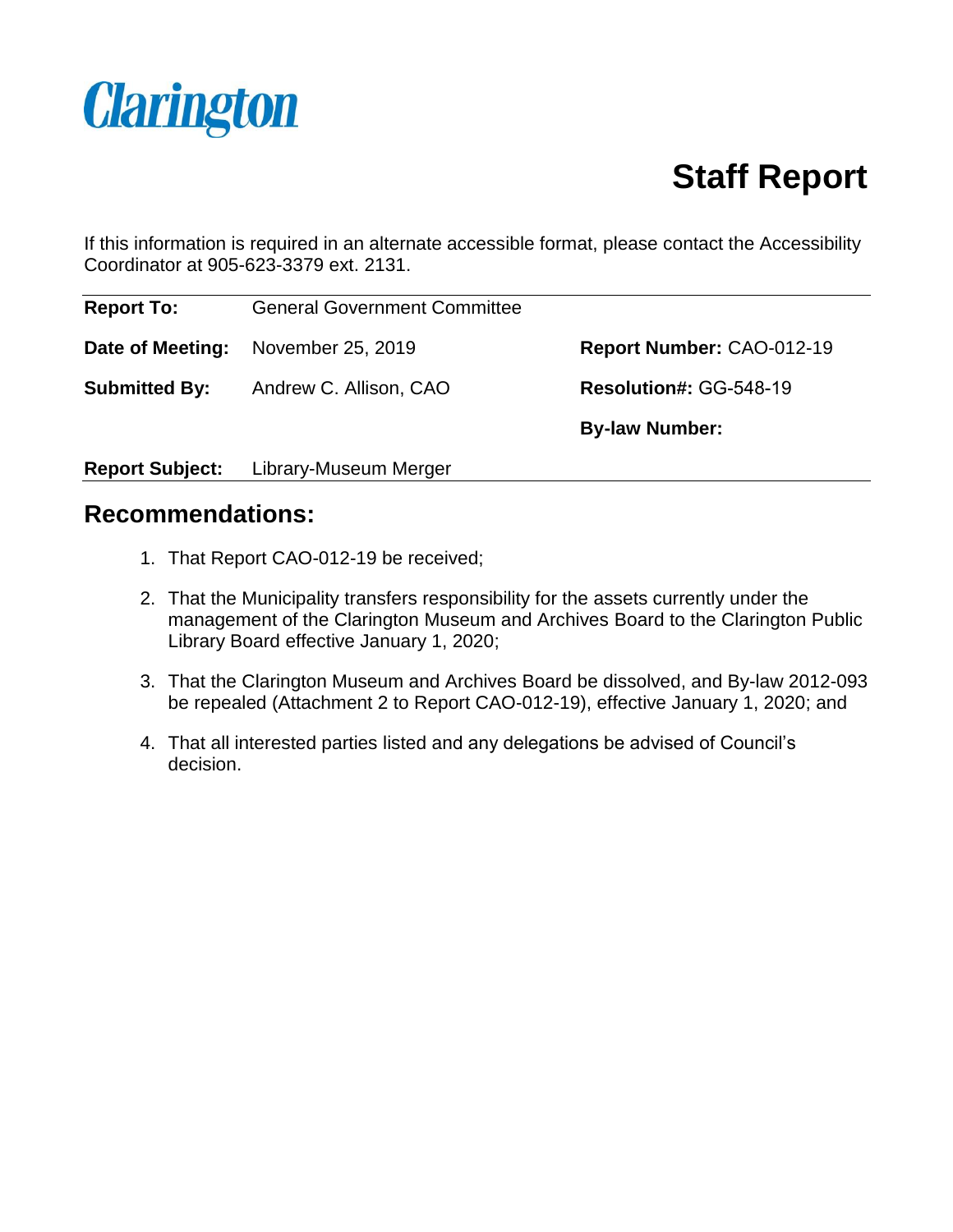# **Report Overview**

On October 7, 2019, Council directed staff to move forward with merging the Clarington Public Library Board and the Clarington Museum and Archives Board. This report outlines the steps taken to implement Council's decision. Included is a proposal to dissolve the Museum Board and transfer assets to the Library Board effective January 1, 2020, subject to certain conditions.

# **1 Background**

### **Consultation with Stakeholders**

- 1.1 After Council's decision to move forward with the merger, the CAO's Office and Finance Department met with Library and Museum officials to discuss next steps. It was agreed that the actions described in this report needed to be addressed in order to effect the merger.
- **2 Steps Taken**

### **Consolidated 2020 budget**

2.1 The Municipality's Finance Department worked closely with Museum administration to review the 2020 draft budget requirements. Library Administration worked with Finance and Museum administration to integrate the Museum's figures into a joint Library-Museum request. Council will receive a proposed consolidated budget, that meets the 2% budgetary target, for consideration at the Special GGC meeting on January 10, 2020.

#### **Museum Advisory Committee Terms of Reference**

2.2 The Library CEO is working to complete a Terms of Reference for the Museum Advisory Committee to be approved by the Library Board. The Terms of Reference will contain governance and operating provisions that are consistent with what was outlined in Report CAO-011-19. They will be structured in a manner that will respect the contribution of Museum Board volunteers and maintain the Community Museum Operating Grant.

#### **Human Resources Integration (CUPE Collective Agreements)**

2.3 The Corporate Services Department sought legal advice from Hicks Morley LLP regarding the integration of the two CUPE bargaining units and their respective collective agreements. The position of legal counsel was that although the two entitles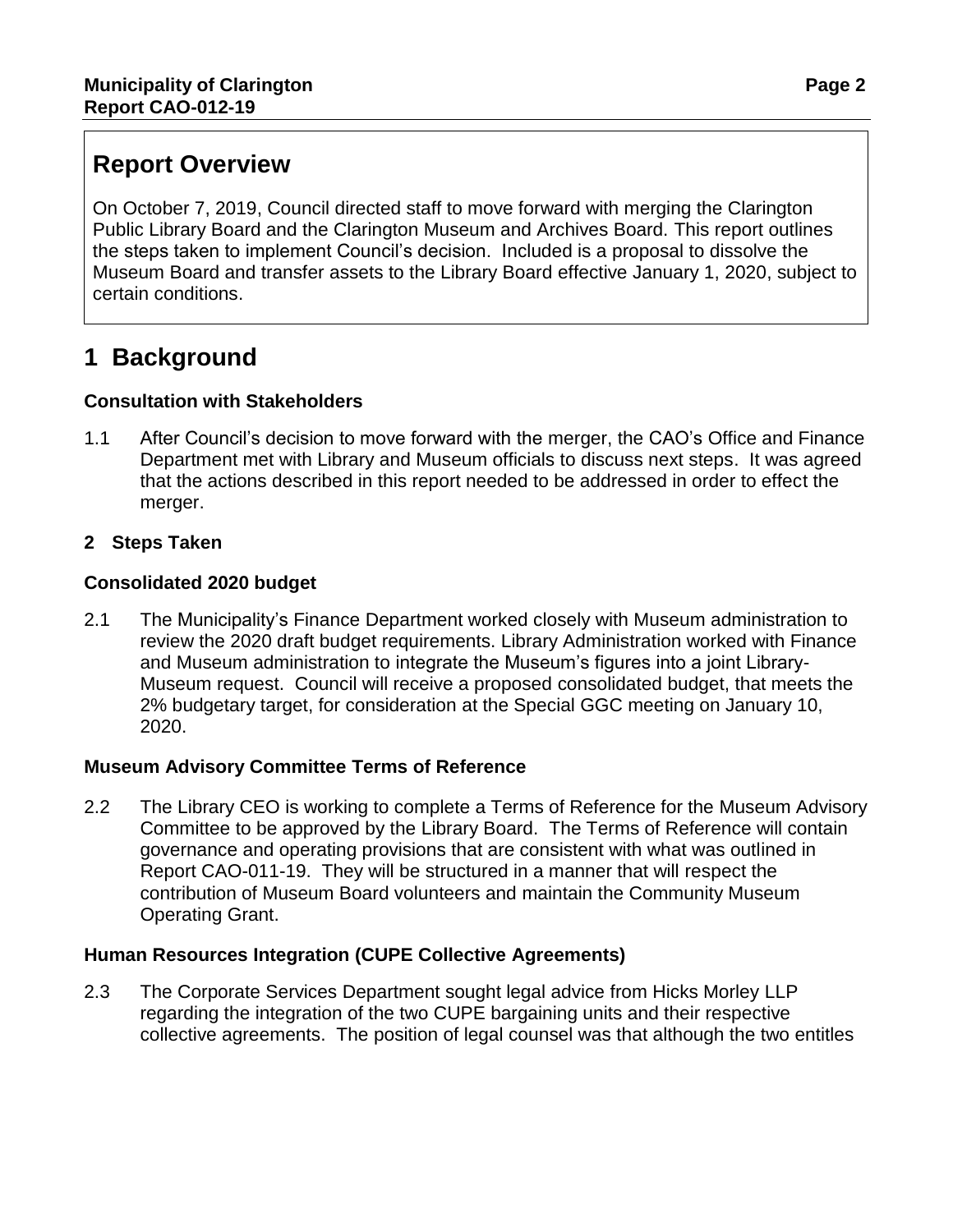will be amalgamated operationally, each unit's Collective Agreement will be respected independent of the other until the end of the current term at which time they can be bargained together. Local CUPE leadership has been made aware of this.

#### **Assets**

- 2.4 The Library Board will be able to manage the Museum's collection in the same manner as the Museum Board has always managed its collection (in accordance with provincial standards for community museums).
- 2.5 The Library Board will be required to use the buildings municipally known as 37 Silver Street and 62 Temperance Street in compliance with the provisions of an Indenture from Sarah Jane Williams to the Town of Bowmanville dated December 10, 1960. The Library Board will also be required to use any remaining legacy funds (estimated to be \$30,000 on December 31, 2019) for museum purposes.

#### **Signing Authority**

2.6 Both the Library and Museum use TD Bank and are in the process of ensuring that account signing authority is updated before January 1, 2020.

#### **Contractual Obligations**

2.7 The Museum has several contracted services (e.g. office cleaning, snow cleaning, IT and bookkeeping). Some agreements have longer terms and others are on an as needed basis. There are no contractual issues that will arise as a result of the merger.

#### **IT Implications**

2.8 There are several potential IT considerations when merging two systems including firewalls and domain servers (around cloud maintenance). Library IT services are working to review current Museum practices and will determine integration pathways.

### **3 Concurrence**

The Municipal Solicitor, Director of Finance, Library CEO and the Museum's Executive Director have reviewed this report and concur with the recommendations.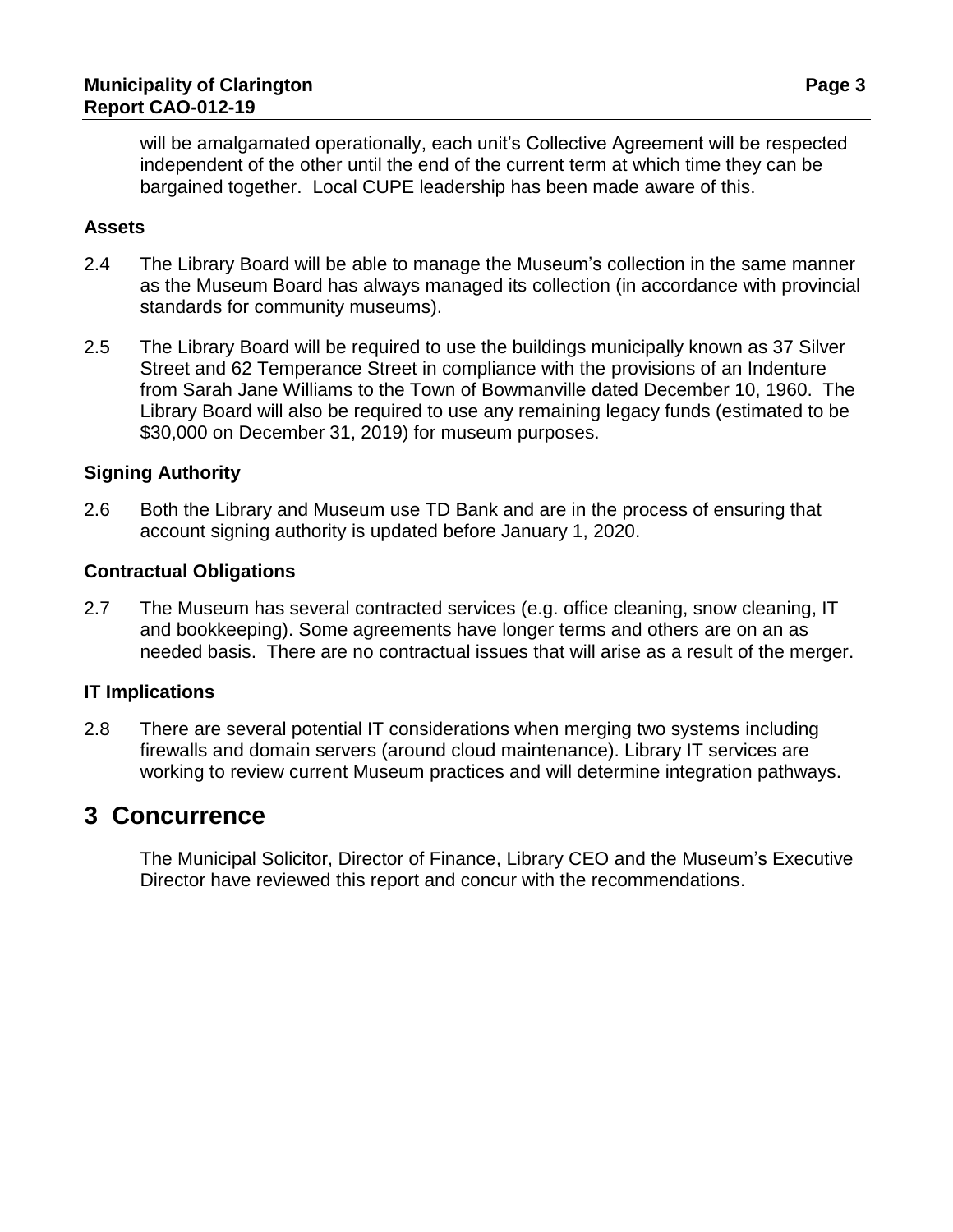## **4 Conclusion**

It is respectfully recommended that Council transfer responsibility for the assets currently under the management of the Clarington Museum and Archives Board to the Clarington Public Library Board and repeal By-law 2012-093 effective January 1, 2020 in order to facilitate the merger of the Library Board and the Museum Board.

Staff Contact: Andy Allison, CAO, (905) 623-3379 EXT 2002 or aallison@clarington.net.

Attachment:

Attachment 1: Library-Museum: Merger Closing List

Attachment 2: Draft By-law to Repeal By-law 2012-093

The following interested parties will be notified of Council's decision:

Clarington Public Library Board

Clarington Museum and Archives Board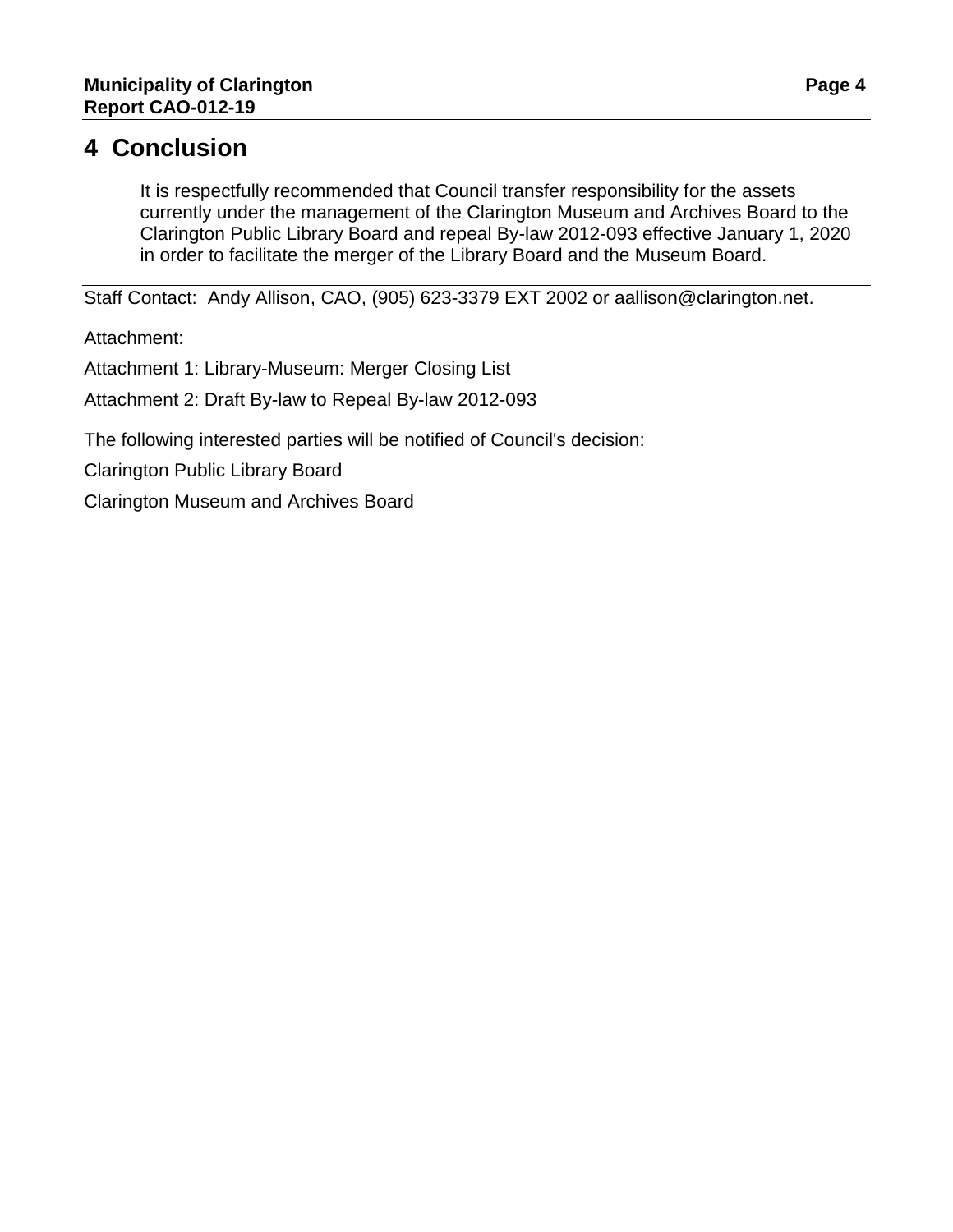# **Library-Museum: Merger Closing List**

| <b>Task</b>                                                                                                                                                            | Owner(s)                                                       |
|------------------------------------------------------------------------------------------------------------------------------------------------------------------------|----------------------------------------------------------------|
| Draft a by-law to repeal the museum board by-law<br>and change the library's by-law effective January<br>1, 2020 (to be presented at November 25, 2019<br>GGC meeting) | Rob M.                                                         |
|                                                                                                                                                                        |                                                                |
| Provide combined draft budget to Council (will<br>report under separate line items)                                                                                    | Linda / Heather                                                |
|                                                                                                                                                                        |                                                                |
| Museum Advisory Committee Terms of Reference<br>and member selection (Linda Kent working on<br>TOR)                                                                    | Linda                                                          |
|                                                                                                                                                                        |                                                                |
| Clarify HR issues with Hicks Morley (e.g. does<br>library assume museum staff as of January 1,<br>2020)                                                                | Marie                                                          |
|                                                                                                                                                                        |                                                                |
| <b>Connecting Collective Agreements (both are</b><br><b>CUPE locals)</b>                                                                                               | Marie (Linda/Heather)                                          |
|                                                                                                                                                                        |                                                                |
| Management of assets (how to ensure that<br>dedicated gifts continue to be allocated exclusively<br>to museum e.g. 2 buildings, funds, etc.)                           | Rob M. (capture in by-<br>law)                                 |
|                                                                                                                                                                        |                                                                |
| Signing authority (both use TD Bank – need to<br>ensure signing authority links up before January 1,<br>2020)                                                          | Linda / Heather                                                |
|                                                                                                                                                                        |                                                                |
| Review of contracts (e.g. bookkeeper, cleaning,<br>snow clearing, IT, etc.)                                                                                            | Linda / Heather (Rob to<br>review outstanding<br>arrangements) |
|                                                                                                                                                                        |                                                                |
| IT implications (firewall, domain server for security<br>around cloud maintenance                                                                                      | Rob W. (Library IT)                                            |